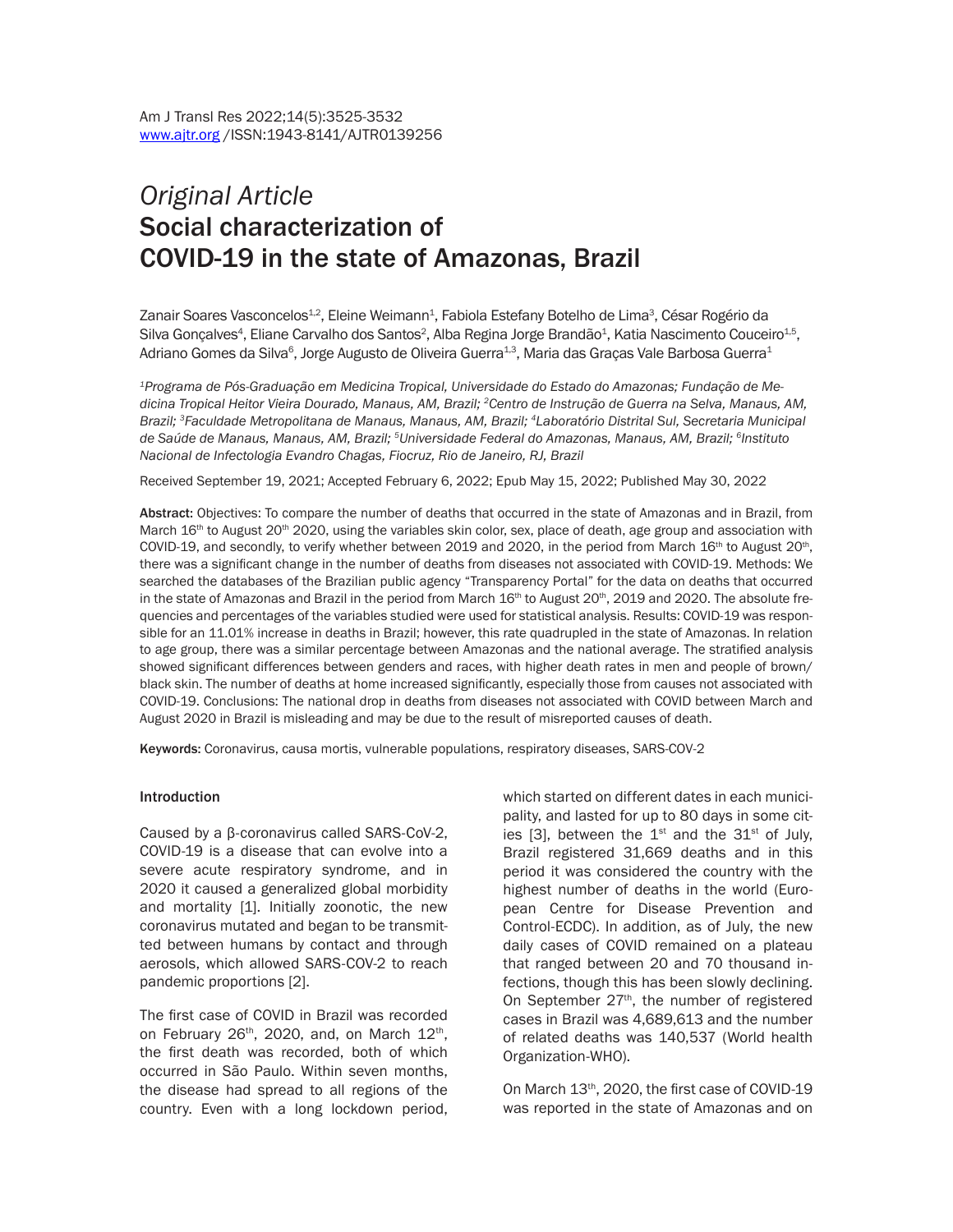March 23<sup>rd</sup>, the state government decreed a public health emergency and recommended social distancing (Amazon State Government-AM). In July, there was a significant reduction in the number of new cases of COVID-19 in the capital; however, municipalities in the interior of Amazonas recorded a continuous rise in new cases since the beginning of the pandemic, with 21,619 new cases (Health Surveillance Foundation-HSF). As of November 2020, due to a sum of factors, including the state electoral period that took place normally, ignoring the context of the pandemic, the beginning of the school holidays, pressure from businessmen to return to normal economic activities, a false sense of safety due to the prediction of the start of vaccination in 2021, the emergence of a new variant of SARS-CoV-2 and, also, the disregard for the risks of COVID-19 by federal and state authorities, culminated in the explosion of cases and another collapse of the public health system in the state of Amazonas in January 2021. This collapse caused many deaths from lack of oxygen supply to patients admitted to all public hospitals in the state (HSF). The crisis was reinstated and the new peak of deaths forced the governor of Amazonas to apply a total lockdown for 10 days on January 23<sup>rd</sup> (AM).

The implications of the coronavirus pandemic is not yet understood and this is reflected in the different combat policies and epidemic curves among different countries [4]. Non-medical factors, including social, behavioral and environmental determinants of health, may play a greater role than medical factors in the epidemiology of COVID-19 in ways still not understood or currently ignored [5]. However, the impossibility of predicting which variables are significant requires more directive studies, which are focused on protecting populations at risk, such as those with comorbidities [4] and neglected populations [6, 7].

Several studies have attempted to predict the number of infections and the lethality rate of COVID in Brazil and also in Amazonas based on international data; however, the predictions were not accurate [8-12]. Furthermore, eleven months after the beginning of the pandemic in Brazil, we still do not have an accurate portrayal of the burden of social components, such as skin color, gender, place of death and age

group, on the number of deaths associated with COVID. Another gap is whether COVID deaths, which did not exist before 2020, changed the burden of these social components on the number of deaths not associated with COVID. Thus, the first aim of this study was to compare the total number of deaths (TD) and the number of deaths by COVID (COVIDD) that occurred in the state of Amazonas and in Brazil, in the period from March  $16<sup>th</sup>$  to August  $20<sup>th</sup>$ , 2020, using the variables skin color, sex, place of death, age group and association with COVID-19. Our second aim was to verify whether there was a significant change in the number of deaths from diseases not associated with COVID (DNC), in the period from March  $16<sup>th</sup>$  to August 20<sup>th</sup>, 2019 and 2020, within the populations and variables analyzed [\(Tables S1](http://www.ajtr.org/files/ajtr0139256suppltab1.xlsx), [S2](http://www.ajtr.org/files/ajtr0139256suppltab2.xlsx)).

## Methods

This is a retrospective cross-sectional study that analyzed, with an emphasis on COVID-19, all records of deaths in the public registry office between March  $16<sup>th</sup>$  and August  $20<sup>th</sup>$  of the years 2019 and 2020, both at the country (Brazil) and at the state level (Amazonas). Data on deaths recorded on the website "Transparency Portal" (TP) were organized in Excel spreadsheets and analyzed using IBM SPSS Statistics software, version 26. The results are presented in tables with the absolute and relative frequencies for the categorical variables. One-way ANOVA was used for the analysis of the variables and a 95% confidence interval was assumed (95% CI, P<0.05).

The data for the number of deaths due to skin color, gender, illness associated with death, place of death and deaths by age group were analyzed by comparing the national average with the numbers recorded for the state of Amazonas. The percentage of each sub-variable was calculated and used to compare these categories. The variable "skin color" included the following classifications: yellow (Y), white (W), unspecified (NS), indigenous (IN), brown (BR) and black (BL). The variable "gender" included the following classifications: male (M), female (F) and unspecified (NS). The variable "place of death" included the following classifications: public health service emergency ambulance (AMB), home (HM), hospital (HO), unspecified (NS), other (O), other health services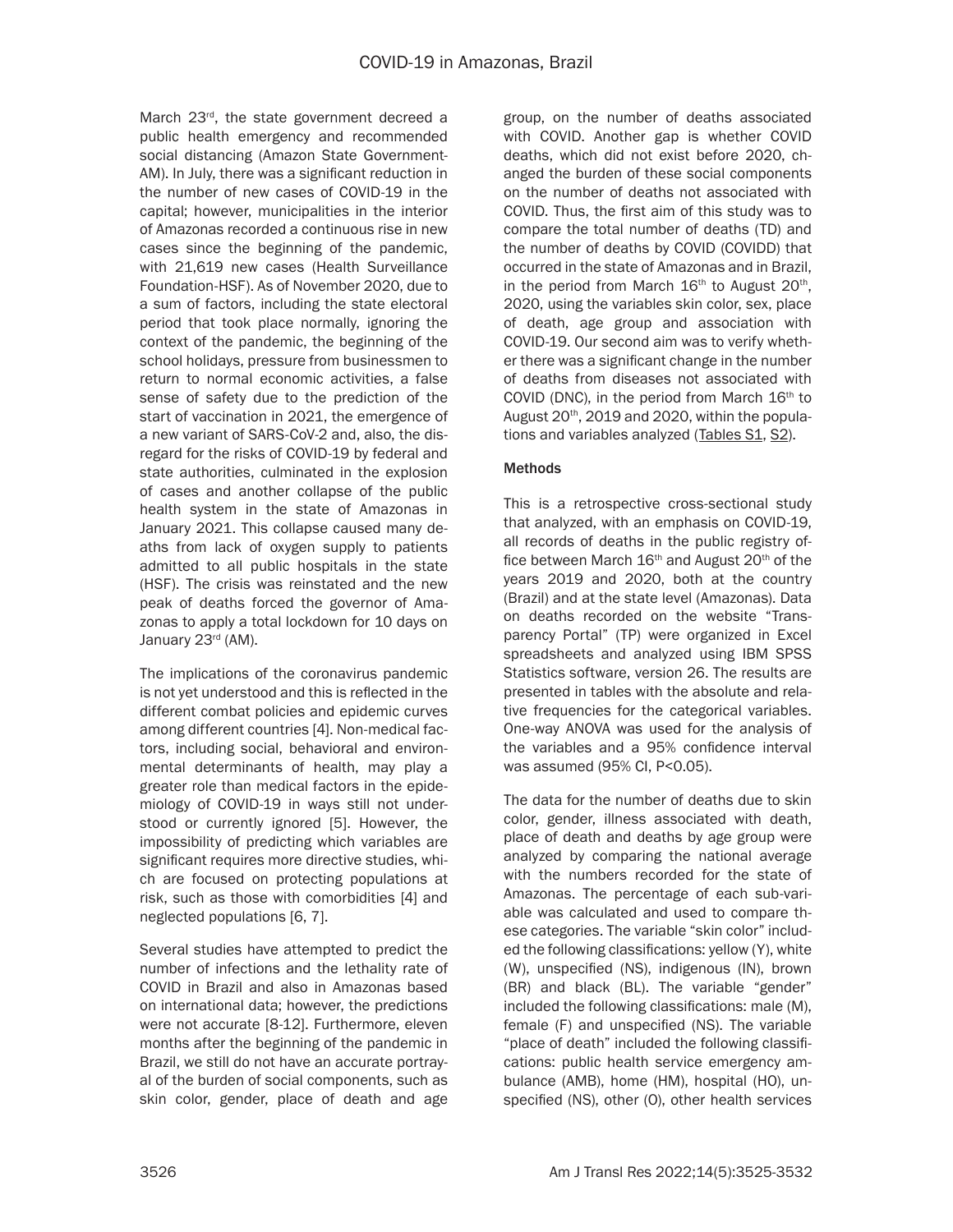| Skin color   | COVIDD <sup>*</sup> in Brazil $N^{\circ}/(\%)$ | COVIDD in AM $N^{\circ}/(\%)$ | TD <sup>**</sup> in Brazil $N^{\circ}/(\%)$ | TD in AM $N^{\circ}/(\%)$ |
|--------------|------------------------------------------------|-------------------------------|---------------------------------------------|---------------------------|
| Yellow       | 1,313/(1.25)                                   | 2/(0.11)                      | 5,421/(0.92)                                | 9/(0.10)                  |
| White        | 47,964/(45.81)                                 | 307/(16.25)                   | 272,132/(46.41)                             | 1,295/(14.10)             |
| Unspecified  | 10,584/(10.11)                                 | 25/(1.32)                     | 93,829/(16.00)                              | 326/(3.55)                |
| Indigenous   | 330/(0.32)                                     | 62/(3.28)                     | 1,170/(0.20)                                | 164/(1.79)                |
| <b>Brown</b> | 36,490/(34.85)                                 | 1,455/(77.02)                 | 175,285/(29.89)                             | 7,195/(78.36)             |
| <b>Black</b> | 8,014/(7.65)                                   | 38/(2.01)                     | 38,194/(6.51)                               | 193/(2.10)                |
| Total        | 104,695/(100)                                  | 1,889/(100)                   | 586,031/(100)                               | 9,182/(100)               |

Table 1. Total deaths (TD) and deaths due to COVID-19 according to skin color

\*COVIDD-Deaths caused by COVID; \*\*TD-Total deaths. This table presents the distribution of deaths due to COVID-19 and total deaths (TD) in relation to skin color in the period from March 16<sup>th</sup> to August 20<sup>th</sup>, 2020.

(OHS), basic health center (BHC), other ambulances (OAMB), public highway (PHW). The variable "age group" (AG) included decades from 10 years of age upwards: 10-19, 20-29, 30-39, 40-49, 50-59, 60-69, 70-79, 80-89, 90-99, as well as the age ranges <9 years, >100 years, and unspecified. The variable "disease associated with death" was divided into the sub-variables: COVID-19 (COVID), unspecified (NS), respiratory failure (RF), others (OD), pneumonia (PN), septicemia (SEP) and acute respiratory syndrome (ARS).

This study respected all ethical aspects in research and is exempt from evaluation by the Research Ethics Committee (CEP) and use of informed consent in accordance with the National Health Council Resolutions 510 of April  $7<sup>th</sup>$ , 2016 and 466 of December 12<sup>th</sup>, 2016, since it is based on secondary data that is available in the public domain.

## Results

In the period from March  $16<sup>th</sup>$  to August  $20<sup>th</sup>$ , 2020, there were 815,123 recorded deaths (RD) in Brazilian registry offices. Of these, 104,695 were associated with COVID-19. In the same period, 11,843 deaths were recorded in the state of Amazonas, of which 1,882 were associated with COVID-19. For the same period in 2019, there were 642,548 and 7,317 RD in Brazil and Amazonas, respectively.

In Brazil, both in relation to COVIDD and total deaths (sum of COVIDD and deaths from diseases not associated with COVID), the highest relative percentage by skin color corresponded to white individuals (respectively 45.81% and 46.41%). People with other skin colors accounted for 52.97% of COVIDD and 52.41% of total deaths. In the state of Amazonas, this percentage changes, with 77.02% of COVIDD and 78.36% of the total deaths attributed to brown-skinned people. People with white skin accounted for only 16.25% of COVIDD records and 14.10% of total deaths (Table 1).

Regarding the gender (Table 2), for Brazil, it was observed that 57.94% of the COVIDD and 54.26% of the total deaths were male individuals. Female individuals represented 42.03% of COVIDD and 45.44% of total TD deaths, while individuals of unspecified gender represented 0.03% of COVIDD and 0.3% of total deaths. For the state of Amazonas, the male gender made up 65.67% of deaths from COVID and in 58.54% of total deaths, the female gender made up 34.33% of deaths from COVID and in 40.12% of the total deaths, the unspecified gender was observed in 1.34% of the total deaths, but was not observed in deaths by COVID.

In relation to the place of death, Table 3 shows the relative percentage records for each place of death. The hospital has the highest registration percentage for COVIDD, with an average of 90.14% in Brazil and 93.78% in Amazonas. The hospital also has the highest percentage of records for the total number of deaths with 68.81% in Brazil and 73.48% in Amazonas. For the variable "total number of deaths", there were also many records for the location "Home", both in the national average (19.43%) and for the state of Amazonas (21.42%).

Table 4 shows the relative percentage of COVIDD and the total number of deaths for each age group in the specified period. The age group with the highest percentage of COVIDD in Brazil is between 70-79 years, with 25.31%,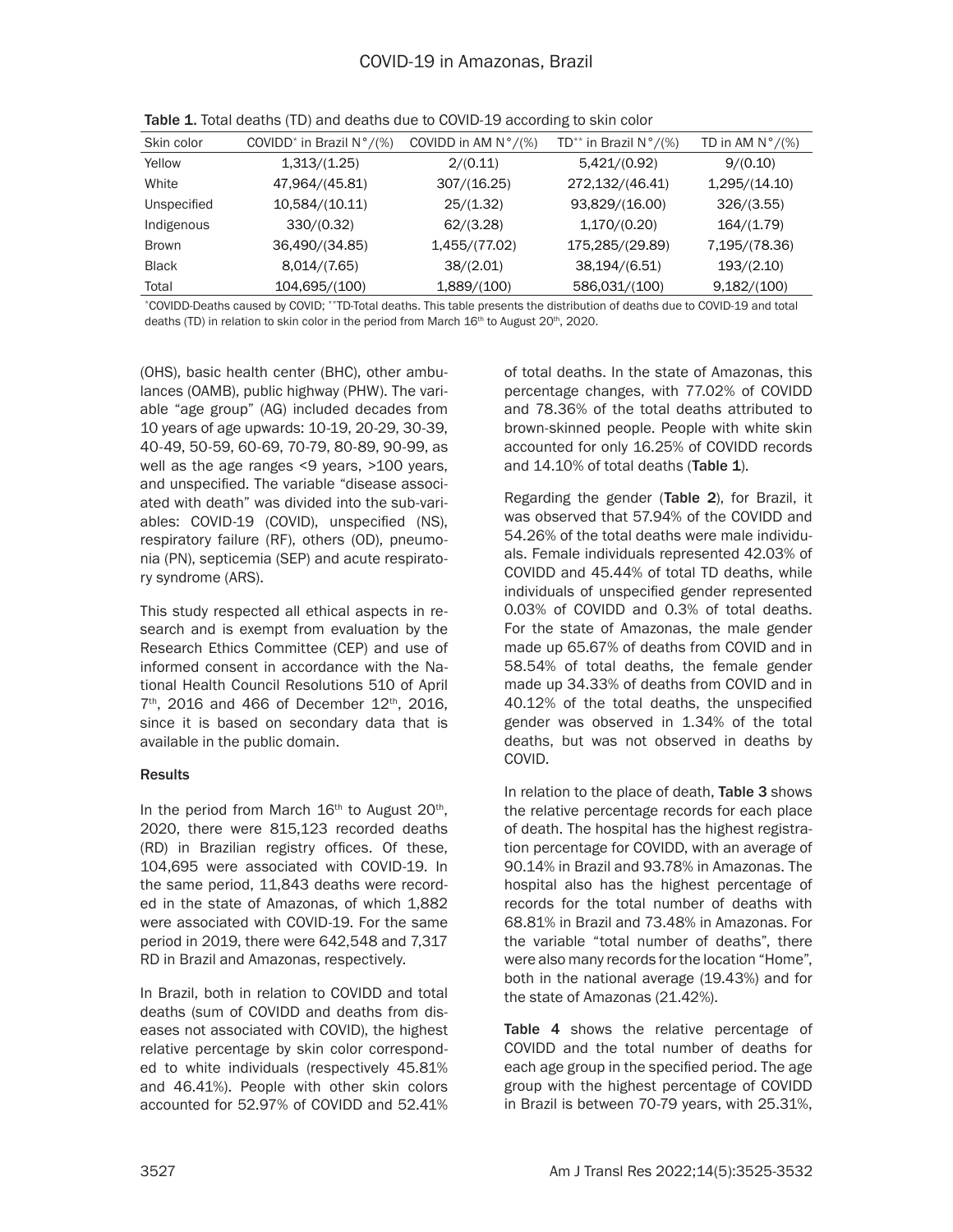| Gender      | COVIDD <sup>*</sup> in Brazil $N^{\circ}/(\%)$ | COVIDD in AM $N^{\circ}/(\%)$ | TD** in Brazil $N^{\circ}/(\%)$ | TD in AM $N^{\circ}/(\%)$ |
|-------------|------------------------------------------------|-------------------------------|---------------------------------|---------------------------|
| Male        | 60,657/(57.94)                                 | 1,236/(65.67)                 | 442,313/(54.26)                 | 6,933/(58.54)             |
| Female      | 44,005/(42.03)                                 | 646/(34.33)                   | 370,359/(45.44)                 | 4,751/(40.12)             |
| Unspecified | 33/(0.03)                                      | 0/(0.00)                      | 2,451/(0.30)                    | 159/(1.34)                |
| Total       | 104,695/(100)                                  | 1,882/(100)                   | 815,123/(100)                   | 11,843/(100)              |

Table 2. Total deaths (TD) and deaths due to COVID-19 and gender

\*COVIDD-Deaths caused by COVID; \*\*TD-Total Deaths. This table presents the distribution of deaths by COVID-19 and total deaths (TD) by gender in the period from March 16<sup>th</sup> to August 20<sup>th</sup>, 2020.

| Table 3. Total deaths (TD) and deaths due to COVID-19 according to location |  |
|-----------------------------------------------------------------------------|--|
|-----------------------------------------------------------------------------|--|

| Place of death        | COVIDD <sup>*</sup> in Brazil $N^{\circ}/(\%)$ | COVIDD in AM $N^{\circ}/(\%)$ | TD** in Brazil $N^{\circ}/(\%)$ | TD in AM $N^{\circ}/(\%)$ |
|-----------------------|------------------------------------------------|-------------------------------|---------------------------------|---------------------------|
| Ambulance***          | 8/(0.01)                                       | 1/(0.05)                      | 81/(0.00)                       | 3/(0.03)                  |
| Home                  | 2,662/(2.54)                                   | 87/(4.62)                     | 158,373/(19.43)                 | 2,537/(21.42)             |
| Hospital              | 94,372/(90.14)                                 | 1,765/(93.78)                 | 569,078/(69.81)                 | 8,702/(73.48)             |
| Unspecified           | 1,476/(1.41)                                   | 0/(0.00)                      | 15,597/(1.91)                   | 160/(1.35)                |
| <b>Others</b>         | 787/(0.75)                                     | 14/(0.74)                     | 16,876/(2.07)                   | 167/(1.41)                |
| Other health services | 5,232/(5.00)                                   | 12/(0.64)                     | 45,024/(5.52)                   | 139/(1.17)                |
| Basic health center   | 44/(0.04)                                      | 1/(0.05)                      | 423/(0.05)                      | 2/(0.02)                  |
| $OAMB***$             | 1/(0.00)                                       | 0/(0.00)                      | 12/(0.00)                       | 0/(0.00)                  |
| Public highway        | 113/(0.11)                                     | 2/(0.11)                      | 9,659/(1.18)                    | 133/(1.12)                |
| Total                 | 104,695/(100)                                  | 1,882/(100)                   | 815,123/(100)                   | 11,843/(100)              |
|                       |                                                |                               |                                 |                           |

\*COVIDD-Deaths caused by COVID; \*\*TD-Total Deaths; \*\*\*Public health service emergency ambulances; \*\*\*\*OAMB-Other ambulances. This table presents the distribution of deaths by COVID-19 and total deaths according to location in the period from March 16<sup>th</sup> to August 20<sup>th</sup>, 2020.

|  |  |  |  |  |  |  | Table 4. Total deaths (TD) and deaths due to COVID-19 according to age group |  |  |  |  |
|--|--|--|--|--|--|--|------------------------------------------------------------------------------|--|--|--|--|
|--|--|--|--|--|--|--|------------------------------------------------------------------------------|--|--|--|--|

| Age group   | COVIDD <sup>*</sup> in Brazil $N^{\circ}/(\%)$ | COVIDD in AM $N^{\circ}/(\%)$ | TD <sup>**</sup> in Brazil $N^{\circ}/(\%)$ | TD in AM $N^{\circ}/(\%)$ |
|-------------|------------------------------------------------|-------------------------------|---------------------------------------------|---------------------------|
| <9          | 440/(0.42)                                     | 11/(0.58)                     | 24,559/(3.01)                               | 780/(6.59)                |
| 10-19       | 245/(0.23)                                     | 10/(0.53)                     | 5,234/(0.64)                                | 132/(1.11)                |
| 20-29       | 1,042/(1.00)                                   | 29/(1.54)                     | 14,812/(1.82)                               | 372/(3.14)                |
| 30-39       | 3,286/(3.14)                                   | 52/(2.76)                     | 25,880/(3.17)                               | 497/(4.20)                |
| 40-49       | 6,930/(6.62)                                   | 146/(7.76)                    | 49,127/(6.03)                               | 848/(7.16)                |
| 50-59       | 13,417/(12.82)                                 | 244/(12.96)                   | 93,002/(11.41)                              | 1,413/(11.93)             |
| 60-69       | 23,175/(22.14)                                 | 512/(27.21)                   | 151,457/(18.58)                             | 2,275/(19.21)             |
| 70-79       | 26,501/(25.32)                                 | 464/(24.65)                   | 179,653/(22.04)                             | 2,46/(20.77)              |
| 80-89       | 21,620/(20.65)                                 | 305/(16.21)                   | 173,499/(21.29)                             | 2,018/(17.04)             |
| 90-99       | 7,361/(7.03)                                   | 103/(5.47                     | 79,614/(9.77)                               | 795/(6.71)                |
| >100        | 434/(0.41)                                     | 5/(0.27)                      | 7,197/(0.88)                                | 87/(0.73)                 |
| $N/I^{***}$ | 244/(0.23)                                     | 1/(0.05)                      | 11,089/(1.36)                               | 166/(1.40)                |
| Total       | 104,695/(100)                                  | 1,882/(100)                   | 815,123/(100)                               | 11,843/(100)              |

\*COVIDD-Deaths caused by COVID; \*\*TD-Total Deaths; \*\*\*N/I-Not identified. This table presents the distribution of deaths by COVID-19 and total deaths (TD) according to age group from March 16<sup>th</sup> to August 20<sup>th</sup>, 2020.

followed by the 60-69 and 80-89 years, which account for 22.14% and 20.65%, respectively. In Amazonas, the highest percentage of CO-VIDD occurs in the 60-69 age group (27.21%), followed by the 70-79 and 80-89 age groups, with 24.65% and 16.21%, respectively. The age group with the highest percentage of records for total deaths is between 70-79 years old, both in the general average of Brazil (22.04%) and in the specific records for Amazonas (20.77%). In second place, in Brazil, the age group is between 80-89 years old with 21.29%.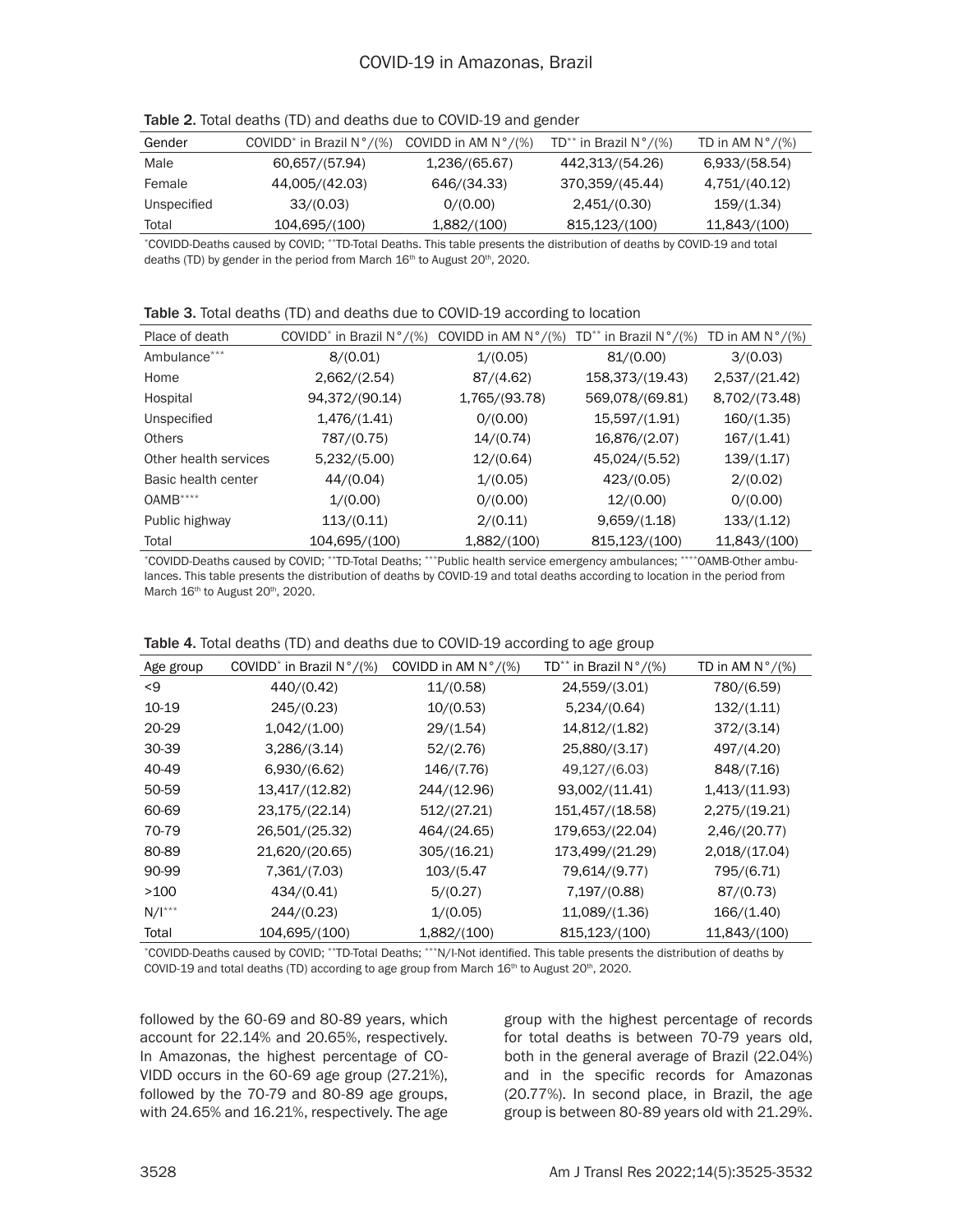|                            |                            | Deaths in Brazil<br>March to August |                              | Deaths in AM<br>March to August |               |                              |  |
|----------------------------|----------------------------|-------------------------------------|------------------------------|---------------------------------|---------------|------------------------------|--|
| Disease                    | 2020 Nr/(%)<br>2019 Nr/(%) |                                     | Variation<br>between years % | 2019 Nr/(%)                     | 2020 Nr/(%)   | Variation<br>between years % |  |
| COVID-19                   | O/(O)                      | 104,951/(12.84)                     | 100                          | 0/(0)                           | 1,882/(15.89) | 100                          |  |
| Unspecified                | 4,377/(0.60)               | 5,779/(0.71)                        | 32.02                        | 84/(1.02)                       | 114/(0.96)    | 35.87                        |  |
| Respiratory failure        | 62,985/(8.58)              | 61,821/(7.58)                       | $-1.85$                      | 409/(4.96)                      | 635/(5.36)    | 55.37                        |  |
| <b>Others</b>              | 413,502/(56.31)            | 417,619/(51.23)                     | 1.0                          | 5,222/(63.35)                   | 5,662/(47.81) | 8.42                         |  |
| Pneumonia                  | 142,386/(19.39)            | 115,227/(14.14)                     | $-19.07$                     | 1,340/(16.26)                   | 1,703/(14.38) | 27.10                        |  |
| Septicemia                 | 110,086/(14.99)            | 98,157/(12.04)                      | $-10.84$                     | 1,166/(14.15)                   | 1,194/(10.08) | 2.37                         |  |
| Acute respiratory syndrome | 940/(0.13)                 | 11,825/(1.45)                       | 1,157.88                     | 22/(0.27)                       | 653/(5.51)    | 2.921.62                     |  |
| Total                      | 734,276/(100)              | 815,123/(100)                       | 11.01                        | 8,243/(100)                     | 11,843/(100)  | 43.68                        |  |

Table 5. Recorded deaths and diseases associated with the death

This table presents the comparison of the distribution of deaths from disease associated or not with COVID in the period from March 16<sup>th</sup> to August 20<sup>th</sup>-for the years 2019 and 2020.

In Amazonas, the second percentage position is for the age group between 60-69, with 19.21%.

The number of deaths observed in Brazil between January and August 2020 was 11.01% higher than the same period in 2019. In Amazonas, this increase was four times greater, 43.68% (Table 5). Composing the percentage increase in the national average, we have a significant increase in the record of deaths from undetermined causes (32.01%), a superexpressive increase in the record of deaths from acute respiratory syndrome (1157.88%) and a slight increase in the registration of deaths from other diseases (0.1%). On the other hand, there was a reduction in the number of deaths due to respiratory failure (-1.85%), septicemia (-10.84%) and pneumonia (-19.07%).

However, composing the percentage increase in the number of deaths in Amazonas, we had increased deaths from all the following: respiratory failure (55.37%), unspecified (35.9%), pneumonia (27.1%), septicemia (2.37%), and others (8.42%). The explosion in records of deaths from acute respiratory syndrome also occurred in Amazonas, but with an intensity three times greater than the national average (2,921.61%). Up until the month of August 2020, the registration of deaths from COVID (COVIDD) corresponds to 12.84% of the total deaths in Brazil and 15.89% in the Amazonas (TP).

#### **Discussion**

In Brazil, there was an increase of 11.01% in the total number of deaths in the period from March to August 2020 (815,123) when compared to the same period in 2019 (734,276). In Amazonas, there was also a 43.68% increase in the number of deaths (2019-8,243 *vs* 2020- 11,843), which is a much higher rate than the national average (TP). The reason for this excessive and sudden increase in the number of deaths (+80,847) obviously cannot be explained by the 0.76% population increase alone (IBGE), and is most likely the result of the COVID-19 pandemic [13].

In relation to skin color (Table 1), the higher percentage of deaths recorded for whiteskinned people (45.81%) in relation to deaths of brown-skinned people (34.85%) disagrees with the color distribution of the Brazilian population, in which brown-skinned people make up 46.5% and white skinned people make up 43.1% of the population (Brazilian Institute of Geography and Statistics-IBGE). On the other hand, the percentage of registered deaths of black-skinned people, yellow-skinned people and indigenous people are directly correlated with the population distribution, respectively 9.3%, 0.8% and 0.3%. In Amazonas, the percentage of deaths registered by brown-skinned people (77.02%), white-skinned people (16.25%), black-skinned people (2.011%), yellow-skinned people and indigenous (3.38%) are also directly correlated with the population distribution. This is not surprising, since brownskinned people represent 77.4% of the population, white-skinned people represent 16.8%, black-skinned people represent 3%, and yellow-skinned people and indigenous combined represent 2.8% (IBGE). The difference between the national death registration rate and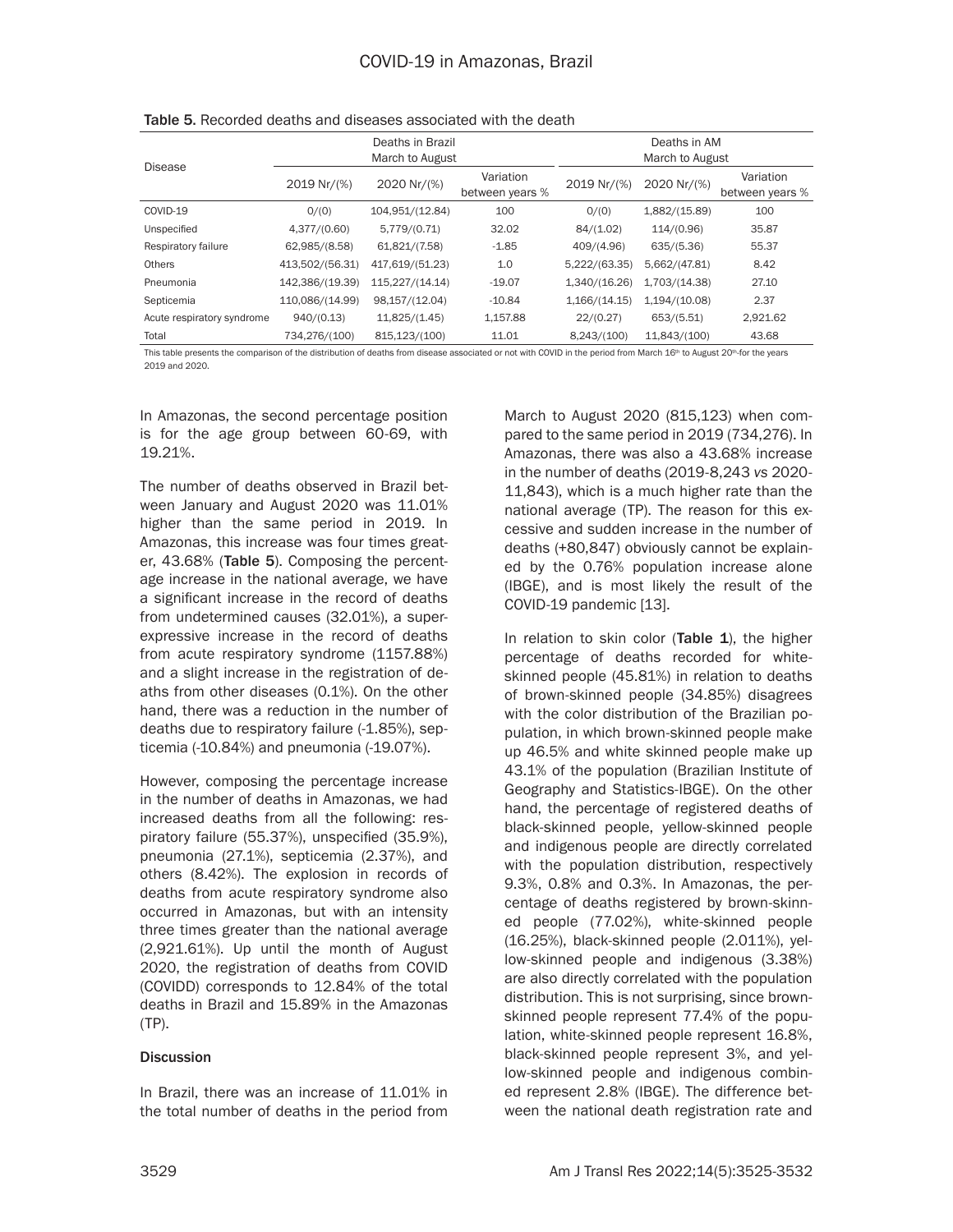the population distribution by color can be explained, for example, by the difference between the skin color present on the birth certificate and the self-declarations made in the National Survey of Household Samples (PNAD). Another factor that may be associated is the different unemployment rates between whiteskinned people (9.5%) and black or brownskinned people (14.1%), which would expose a percentage of 4.6% more white-skinned people to the break in social isolation. However, this factor does not apply to Amazonas, although the unemployment rate is also higher among people with black and brown skin (19.1%) than among people with white skin (11.2%).

Although the male population (48.89%) in Brazil is slightly smaller than the female population (IBGE) in relation to gender (Table 2), there was a greater record of male deaths (54.26%). It is possible that this data is correlated with two factors: (1) the greater number of employed men (IBGE), which predisposes them to more breaks in social isolation and consequently optimizes the risks of contagion and (2) the male population's historical neglect in regards to health care [14]. As men represent 50.2% of the population of Amazonas, surpassing the national average, there was also an increase in the difference between genders in the number of deaths in the state, therefore in 2020, while the national difference in the registration of deaths of men and women is 8.83%, in Amazonas it is 18.42%.

Regarding the location of deaths (Table 3), both in Brazil and in Amazonas, the place where there was the highest number of deaths was recorded was the "hospital", followed by deaths recorded at home. These data suggest that, on average, 70% of the population had access to the health system during the pandemic; a percentage that is far from ideal, since Brazil has been a signatory of Alma-Ata since 1978, by which it assumed the commitment to provide basic health care assistance for its entire population [15]. However, it is not possible to confirm that 20% of deaths occurred at home due to lack of access to health systems. It is important to consider that one of the premises used to combat COVID-19 was social isolation, which may have led a large number of people to abstain from seeking medical assistance, even in severe cases [16].

Regarding the age groups present in the death records (Table 4), it was found that in 2020 68.81% of deaths in Brazil were concentrated in the age group of 60 and 90 years, while in Amazonas this range covers 73.47% of the deaths recorded. These data are explained by the greater non-fatal burden of diseases that this age group has, in other words, it is due to the amount of comorbidities that individuals of this age group live with. An adequate concept for analyzing the impact of new diseases on different age groups is the "Years of Life lost due to Disability" (YLD) [17]. This concept indicates an average length of time in years that each age group lives with comorbidities. Below the age of 70, the average length of time in which people live with severe comorbidities is much less than the average length of time seen in people over 70 years. Therefore, the longer you live with severe comorbidities, the greater the likelihood of death from COVID-19 [17].

Of the 815,123 recorded deaths in Brazil between March 16<sup>th</sup> and August 20<sup>th</sup>, 2020, 48.77% were due to respiratory diseases and 12.84% were specifically due to COVID-19 (Table 5). In the same period, in the state of Amazonas, there were 11,843 recorded deaths, with rates similar to the national average; 52.2% of deaths from respiratory diseases and 15.89% specifically from COVID-19 (TP). In both cases, the percentages of COVIDD represent approximately a quarter of all deaths from respiratory diseases in the period. These data suggest a homogeneous epidemiological distribution of the virus throughout Brazil, which was little affected by regional ethnic differences.

In isolation, the registration of deaths due to COVID (12.84%) in Brazil does not allow us to make inferences about underreporting rates or an increase in the global burden of diseases. However, when we relate the total number of deaths due to COVID (COVIDD) (104,695) in Brazil to the estimated mortality rates, such as those of the Imperial College (0.7%) [18] and Samy Dana (6.6%) [19], it is possible to observe that the respective projections of infections are 14,956,429 for Brazil and 1,586,289 for Amazonas. These values, as already explained, are mere projections, since the number of tests carried out in Brazil between March and August 2020 was very low, with 84,069 tests per 1 million inhabitants (WorldoMeters). Based on this logistical problem, we can infer, initially,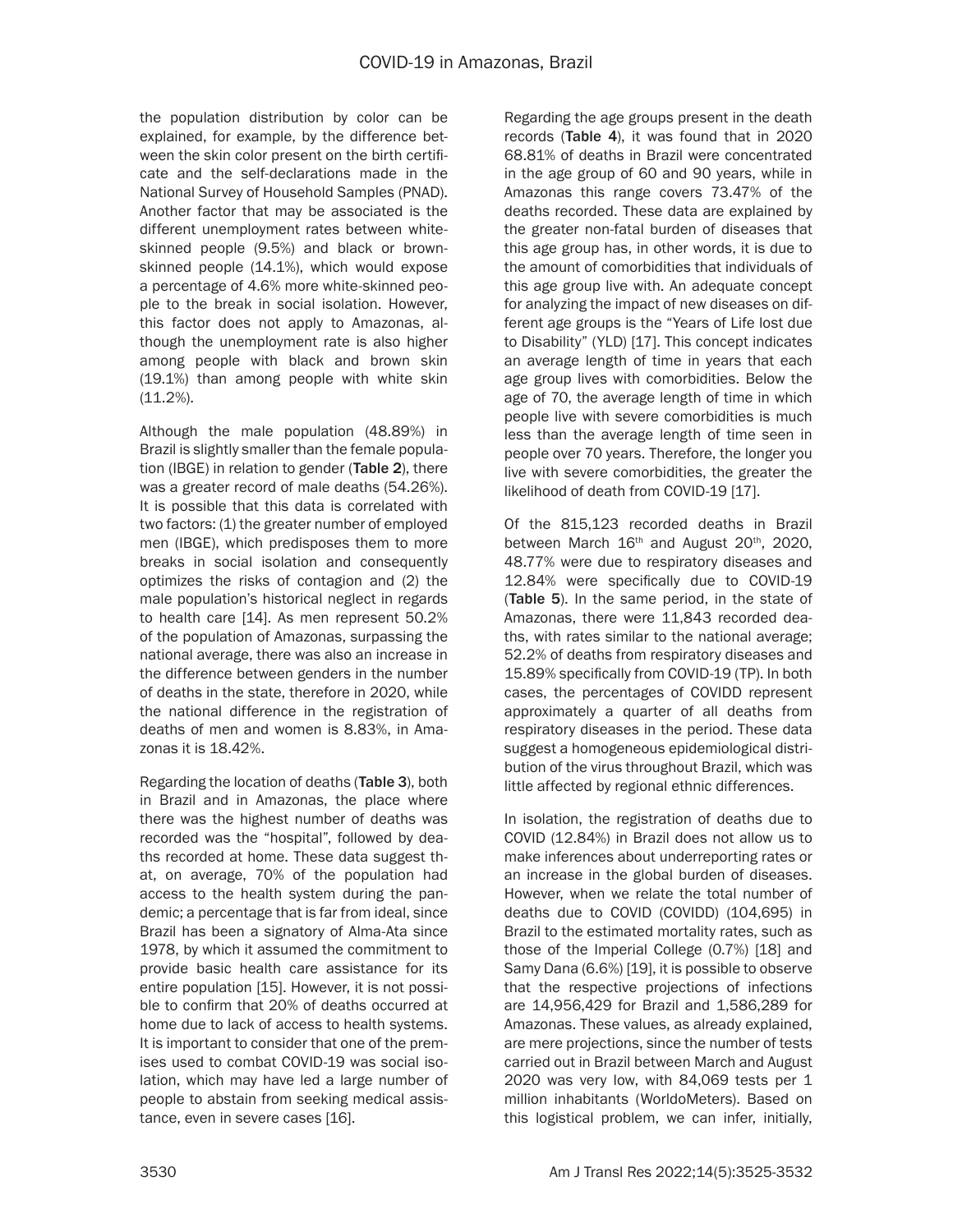that the explosion in records of deaths from acute respiratory syndrome in Brazil and Amazonas occurred mainly due to the absence of confirmation by COVID. However, it is not possible to ignore the increase in the global burden of other diseases during the pandemic and to rule out a possible increase in its lethality, especially respiratory co-infections, since globally the flu rates remained unexplained until March 2020 and then suddenly began to decrease [20].

It is worth noting that when we analyze the total number of deaths registered in Brazil in 2020, by subtracting the death from COVID, we have a reduction of 3.25% of the TD, that is, less deaths that are not associated with COVID than in 2019, despite the population growth of 0.76% between July 2019 and July 2020 (IBGE). This data may indicate two scenarios. Firstly, that there was a reduction in deaths not associated with COVID, due to social isolation and more efficient hygiene measures, and secondly, and most likely, that many deaths are being wrongly attributed to COVID. Amazonas showed an increase in the registration of deaths by all diseases and an overall increase of 43.68% in RD in 2020, subtracting COVIDD, the increase in TD is maintained, but at a lower rate, in this case of 20.85%. These data clearly demonstrate that worse socioeconomic indicators are associated with increased mortality from diseases (IBGE).

#### Conclusion

It is apparent that COVID-19 was responsible for the increase of at least 12% of the total deaths in Brazil, and 15% of the total deaths in Amazonas in 2020. In Brazil, for the skin color and gender variables, there are differences in the percentages of deaths by COVID-19. These differences are likely to be due to inequalities in access to formal employment, especially in Amazonas, where this difference is even more pronounced. The high percentage of total deaths registered at home is a reflection of the fear of contracting COVID in health facilities. Regarding the age group, both the total number of deaths and COVIDD was higher among people aged 60 or over. These averages were similar for Brazil and the state of Amazonas. Finally, the drop in the number of deaths from diseases not associated with COVID may be due to errors in records, both due to the delay in diagnosis and the lack of discernment of the following clinical outcomes: "deaths with COVID" and "deaths by COVID". This study does not have enough data to make inferences about the biological aspects that are involved in the different mortality rates between ethnicities and genders, and neither is there specific data on the misreported causes of death attributed to COVID. However, it can be noted that there were serious errors in the registration of deaths during the pandemic. As such, this study opens the way for further studies by identifying gaps in knowledge regarding the different mortality rates caused by COVID.

### Acknowledgements

The authors would like to thank the Fundação de Amparo à Pesquisa do Estado do Amazonas - FAPEAM - Pro-Estado Program—#002/2008 and POSGRAD 2021 Program for supporting the publication of this article. We also acknowledge Matthew Miller for reviewing the text in English.

#### Disclosure of conflict of interest

None.

Address correspondence to: Dr. Zanair Soares Vasconcelos, Programa de Pós-Graduação em Medicina Tropical, Universidade do Estado do Amazonas; Fundação de Medicina Tropical Heitor Vieira Dourado, Av. Pedro Teixeira, 25 - Bairro Dom Pedro, Manaus, AM, Brazil. Tel: +55 9221273518, +55 922127-3507; E-mail: tiozan77@yahoo.com.br

#### **References**

- [1] Wu Z and McGoogan JM. Characteristics of and important lessons from the coronavirus disease 2019 (COVID-19) outbreak in China. JAMA 2020; 323: 1239.
- [2] Khan M, Adil SF, Alkhathlan HZ, Tahir MN, Saif S, Khan M and Khan ST. COVID-19: a global challenge with old history, epidemiology and progress so far. Molecules 2020; 26: 39.
- [3] Nakada LYK and Urban RC. COVID-19 pandemic: Impacts on the air quality during the partial lockdown in São Paulo state, Brazil. Sci Total Environ 2020; 730: 139087.
- [4] Bulut C and Kato Y. Epidemiology of COVID-19. Turk J Med Sci 2020; 50: 563-570.
- [5] Taylor LA, Tan AX, Coyle CE, Ndumele C, Rogan E, Canavan M, Curry LA and Bradley EH. Leveraging the social determinants of health: what works? PLoS One 2016; 11: e0160217.